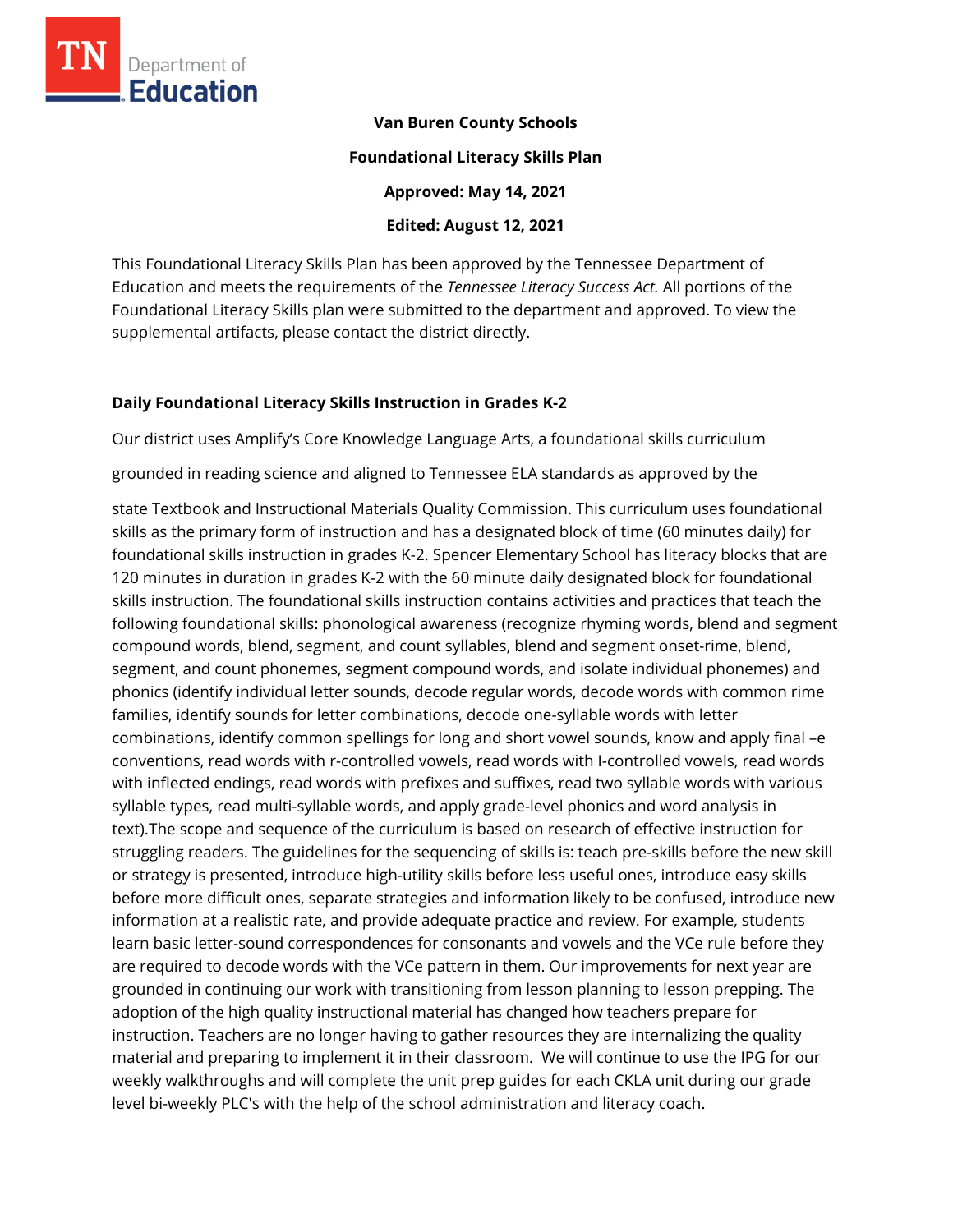Department of **Education** 

#### **Daily Foundational Literacy Skills Instruction in Grades 3-5**

Our district has an integrated literacy block for grades three through five grounded in reading science aligned to Tennessee ELA standards. The district adopted Amplify's Core Knowledge Language Arts for Grade three and Open Up Resources Expeditionary Learning for grades four and five. The curriculum materials are selected from those approved by the state Textbook and instructional Materials Quality Commission. During the integrated ELA

block that meets an evidence-based approach to applying foundational skills within daily lessons, our students receive a minimum of 90 minutes of ELA instruction daily. All daily instruction includes components of knowledge-building for about 60 minutes per day and foundational skills instruction that includes fluency, grammar, morphology, spelling, and writing for at least 30 minutes per day. The adopted curriculum also engages students in work around fluency, vocabulary, and comprehension. The fluency, vocabulary, and comprehension skills are not taught in isolation, but are embedded within the lesson to ensure continuity, cohesion, and connection. For example, our 3rd graders completed the unit on the Human Body: Systems and Senses. The unit integrates the skills of spelling, dictionary skills, grammar, and morphology with the scientific knowledge of the Human Body. Students will review and learn spelling regular and irregular plural nouns, will become proficient in the application of guide words, will learn conjunctions as a part of speech, and learn new suffixes and morphology units on prefixes such as dis- and mis-. The integration of the above skills will be learned while increasing the students' knowledge of the human body. The curriculum builds a great deal of knowledge with its vertical alignment with grade K having a unit on "The Senses", and grades 1-3 having units on the Human Body. Our improvements for next year are grounded in continuing our work with transitioning from lesson planning to lesson prepping. The adoption of the high quality instructional material has changed how teachers prepare for instruction. Teachers are no longer having to gather resources they are internalizing the quality material and preparing to implement it in their classroom. We will continue to use the IPG for our weekly walkthroughs and will complete the unit prep guides for each CKLA unit during our grade level bi-weekly PLC's with the help of the school administration and literacy coach.

# **Approved Instructional Materials for Grades K-2**

Amplify - K-5 Core Knowledge Language Arts

# **Approved Instructional Materials for Grades 3-5**

Amplify - K-5 Core Knowledge Language Arts

# **Universal Reading Screener for Grades K-5. This screener complies with RTI<sup>2</sup>and Say Dyslexia requirements.**

Tennessee Universal Reading Screener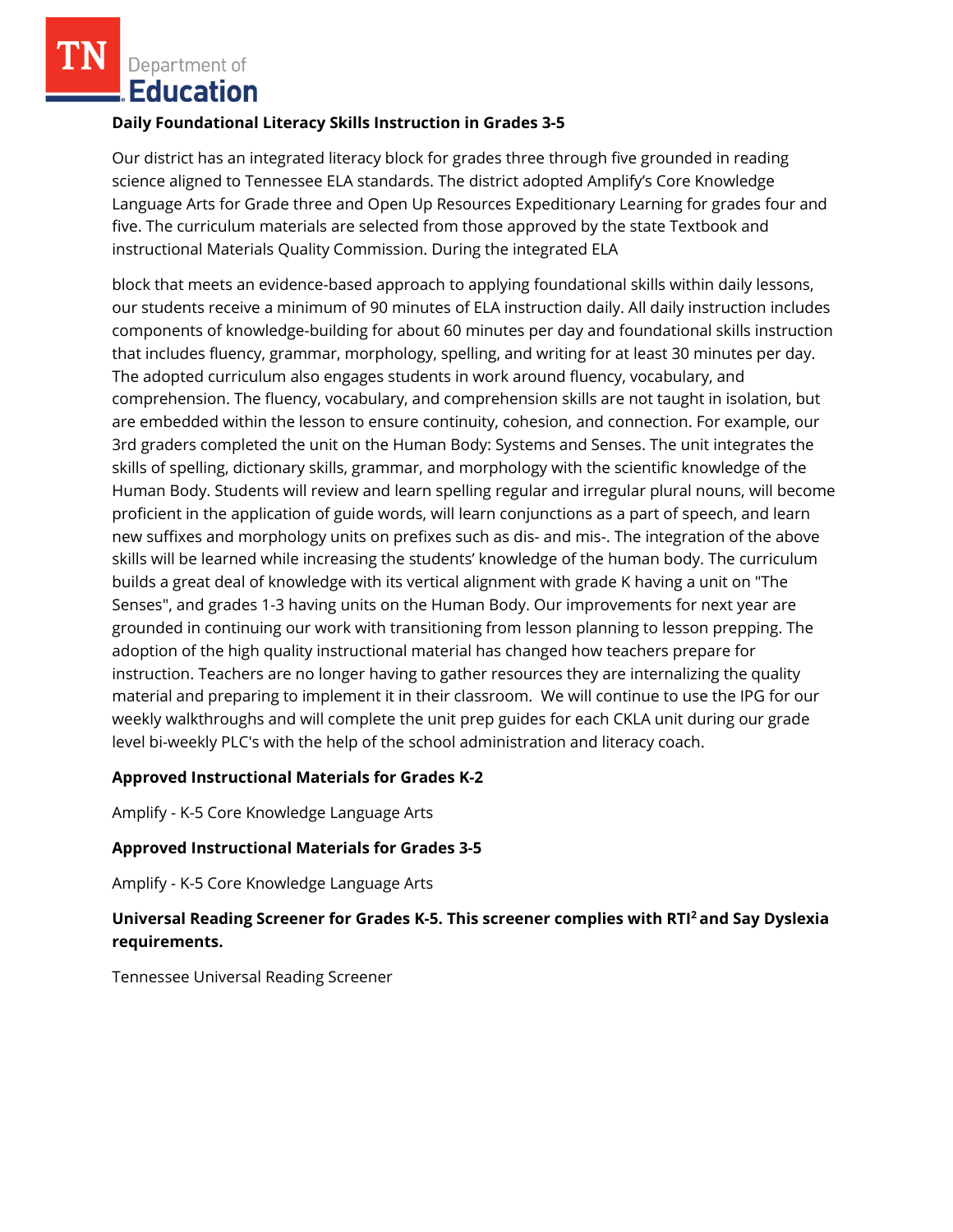Department of **Education** 

#### **Intervention Structure and Supports**

Spencer Elementary School utilizes Amplify, 95% Group, Heggerty's and Saxon Phonics for reading intervention in grades K-5 for students either identified at-risk for a significant reading deficiency or identified with a significant reading deficiency. Universal screening data as well as student classroom performance, TCAP results, prior intervention outcomes (if applicable), and teacher observation data is used during RTI Data Team Meetings to determine placement, intensity, and scheduling of students into Tier III, Tier II, Remediation, or Enrichment. Students who are placed in Tier III receive the most intense intervention daily for at least 45 minutes and are progress monitored bi-weekly. Students who are placed in Tier II receive intervention daily for at least 30 minutes and are progress monitored bi-weekly. The universal screener and diagnostic assessment will determine the specific deficit the student will be provided support and progress monitored on. Students receiving Tier II or Tier III intervention will be provided a focused intervention on Letter Naming, Letter Sounds, Nonsense Word Fluency, Passage Reading Fluency, or Reading Comprehension. RTI Data Team Meetings will be conducted every 4.5 weeks to evaluate student progress and either continue the intervention, change the intervention, or change Tier placement.

# **Parent Notification Plan/Home Literacy Reports**

Our district notifies parents in grades K-5 if their child is "at-risk" for or has a significant reading deficiency (as evidenced by students scoring in the 0-25th percentile) immediately after district schools complete the fall universal screening. Students' scores are communicated in parent-friendly language that provides a clear explanation of student skill gaps and the depth and extent of student needs. The parents are told what intervention their student will receive and the amount of time each day the student will receive services. This is coupled with a description of the importance of being able to read by the end of 3rd grade. The district defines how students are assessed and what a "significant reading deficiency" means. Parents are subsequently notified of their child's progress, or lack of progress, after the first 4 ½ week data team meetings. In the parent notifications/communication, data teams note the intervention(s) and any changes being made if the child is not showing sufficient progress as evidenced by progress monitoring and universal screening data as well as recommended activities (that do not require purchased resources) that will support students in the area of deficit (activities are not tailored by child, but tailored by skill deficit generally). These communications go out to parents with students in grades K-5 three times annually. Additionally, the ELA curriculum contains parent letters that outline the foundational skills and knowledge domains for the coming week that will inform and equip parents to work with their child(ren). Families can better understand how to support their student(s) through questions about their texts and through an awareness of what foundational skills their child(ren) are learning.

# **Professional Development Plan**

Teachers in our district will participate in the free and optional Reading 360 Early Literacy Training series developed by the Tennessee Department of Education. Our plan for providing PD for all K-5 teachers is as follows:

May-June 2021 – All K-2 teachers will engage in Week 1 of the Early Literacy Training series, asynchronously. This training will focus on foundational reading development and instruction and is